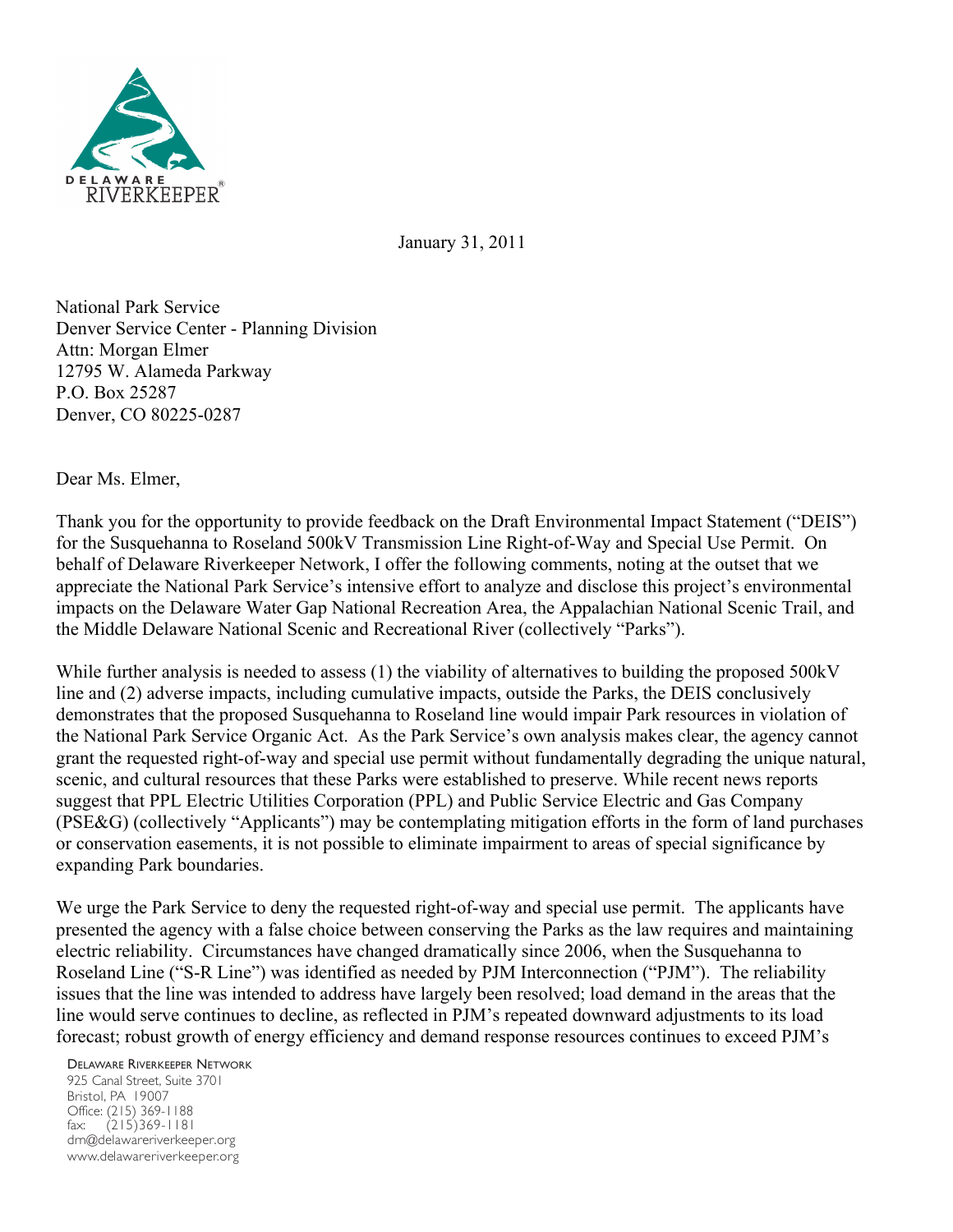expectations (as reflected in its modeling assumptions); and development of significant new generation capacity is planned in New Jersey. All of these factors, both individually and collectively, suggest that the \$2 billion S-R Line is an expensive solution to a problem that no longer exists. However, PJM has yet to undertake new load flow analyses to determine whether the S-R Line is actually needed to ensure electric reliability in 2015 (when the S-R Line is scheduled to be in service), or to evaluate whether there are nontransmission alternatives or more modest and less damaging transmission upgrades that would resolve the few outstanding reliability issues, if any, that still remain.

Absent updated analysis by PJM that affirmatively demonstrates the need to build the S-R Line, there is no adequate justification for accommodating a right-of-way request or granting a special use permit for construction that is inherently incompatible with Park values. The Applicants have made no effort to avoid or minimize harm to the Parks, electing instead to propose a route that runs through areas of singular ecological, scenic, and cultural importance. Moreover, the DEIS makes clear that the Park Service has not been able to identify an acceptable alternative route. Under these circumstances, the Park Service can and must issue a Record of Decision ("ROD") selecting the environmentally preferred "no action" alternative.

# Cumulative and Indirect Environmental Impacts Outside the Park Not Include in DEIS

The DEIS must address the full suite of environmental impacts, both direct and indirect, that will flow from construction of the S-R Line together with the cumulative impact of other planned and foreseeable development that will impact the lands within the project's footprint — both inside and outside of the Parks.

The Delaware River and several of its tributaries above and below the NPS's Middle Delaware have received special designation under the Wild and Scenic Rivers Program. Those reaches, as well as the Middle Delaware, have earned those designations due to exceptional water quality, natural beauty and recreational opportunities.

The DEIS includes the assessment of impacts of the S-R Line on waterways like the Bushkill Creek, Van Campens Brook and many ponds and lakes that flow into the Delaware River in the Water Gap National Recreation Area. These tributary watersheds will be negatively impacted when new or expanded dirt roads are constructed, tree canopy is lost, new sources of sedimentation are introduced - all flowing to the Delaware River as a direct result of this project.

However, it is also critically important for this DEIS fully assess the project's impacts on water bodies outside the Parks. Specifically, the S-R Line will cross Lackawaxen and many of its tributaries. In each river and stream crossing, there will be significant ground cover disturbance that will impact the water resources. There will also be wetlands, floodplains and forest clearings, all impacting the waters flowing downriver into the Middle Delaware and the Park. Those impacts have not be assessed in the DEIS and should be. The impacts to those water resources are an indirect impact of the S-R Lines and add to the cumulative impacts of this project, so the NPS must review and assess those as required under NEPA guidelines.

Moreover, the Musconetcong River, Paulins Kill River and Pequest Rivers, even though they flow into the Delaware River south of the Middle Delaware, will have an indirect impact to the Middle Delaware River because the S-R Lines cross them. They will each experience the same levels of degradation that the Bushkill and Van Campens will experience, including:

- Significant disturbance of ground cover affecting water resources
- Loss of groundwater recharge in aquifers in surrounding areas of Pennsylvania and New Jersey,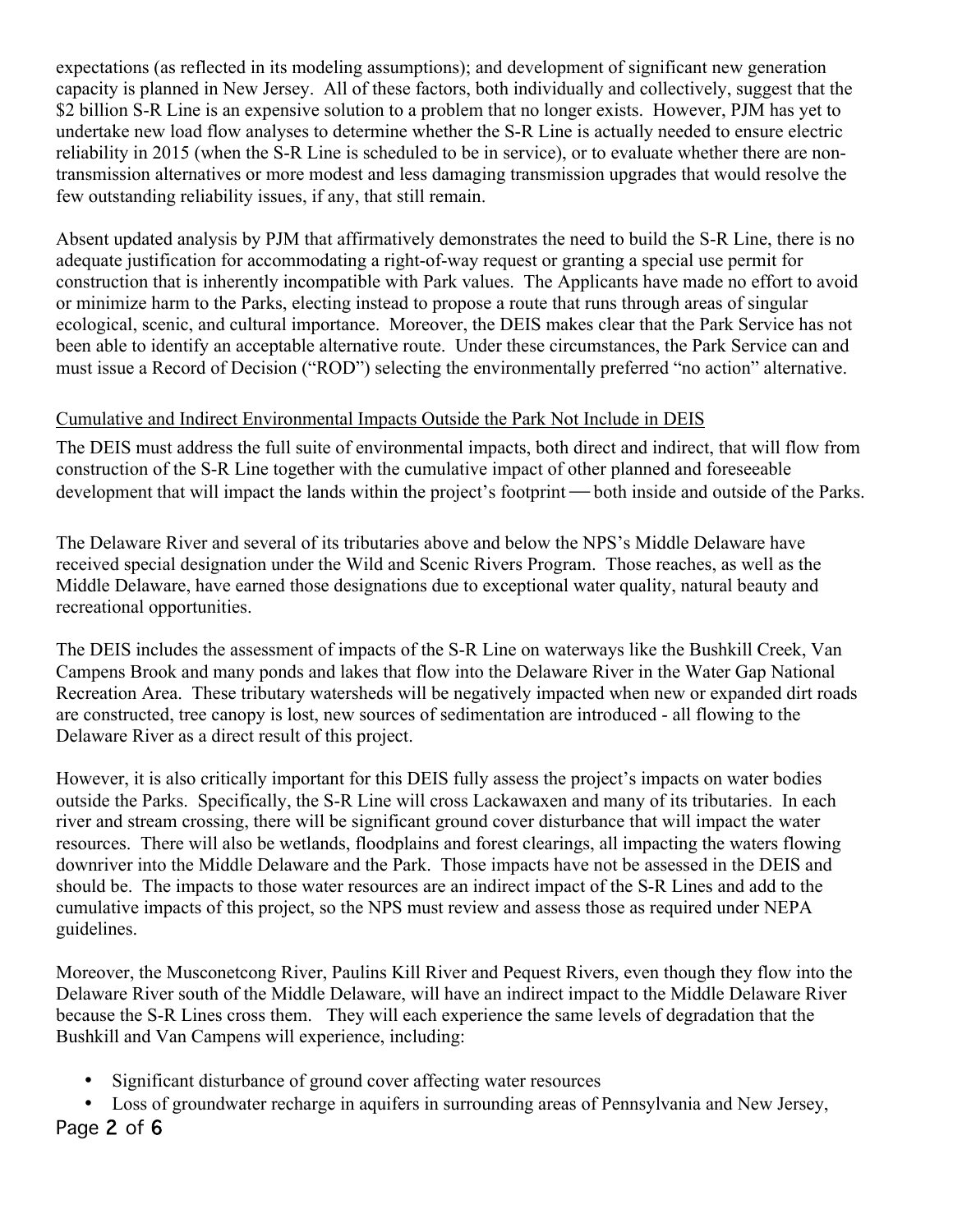- Loss of stormwater absorption capacity into the soil that can result in greater flooding downriver,
- Loss of forested lands reducing the value of the National Park as a "carbon sink,"
- Loss of forested lands will also reduce the health of interior forests now protected from the phenomena known as "edge effect,"
- A loss of forested wetlands as the proposed expanded rights-of-way will expose wetlands and vernal pools to more direct sunlight and warmer air temperatures.

#### Water Quality Impacts Have Been Dismissed From Consideration by the NPS

The NPS states (DEIS, Chapter 1, pg 23) that "Water quality protection is one of the most important responsibilities of the Delaware River Basin Commission; its water quality standards designate the MDSR and the portion of the river and tributaries contained in DEWA as outstanding basin waters." It appears that the NPS is delegating its own responsibilities to protect the natural resources of the Parks to the DRBC. In fact, PPL/PSE&G has submitted a permit application to the DRBC, however, the DRBC has not ruled on issuing that permit as of this date. The NPS cannot and should not rely on the protection of the water resources within the Parks by other agency actions when they have not made a final determination on the S-R Lines.

Further, NPS declares (Chapter 1, pg 23) that they will not be assessing the water resources in the DEIS by stating:

**Because no construction would be completed in any water bodies and no discharge permit is being requested, impacts to water quality would primarily occur from increased sediment loads being introduced into the stream from construction activities (short term) and from increased erosion due to vegetation loss and new access roads (long term). Analysis of these impacts was conducted using the USFS WEPP model to estimate increased total suspended solids (TSS) concentrations. The WEPP model does not account for the installation of best management practices (BMPs) such as silt fence and straw bales therefore it represents the worst case scenario of 100% failure of required erosion and sedimentation controls. The WEPP model indicated minimal short term and long term increases in TSS for some tributaries and undetectable increases in TSS in the Delaware River. The model did not detect differences between the alternatives. The likelihood of 100% failure of erosion and sedimentation controls is remote so it is unlikely that impacts to surface water quality would be detectable. Therefore, the topic of surface water and water quality is not carried forward in this EIS.**

The NPS is failing to assess the direct or indirect impacts, a requirement of the NEPA process, of this project on direct tributaries to the Middle Delaware or on the tributaries either up-river or down from the Parks. Under these circumstances, the Park Service cannot fully assess the direct and indirect impacts of the S-R Lines on the Parks and should therefore not issue a Record of Decision until that is completed.

### Air Quality Impacts Have been dismissed from consideration by the NPS

The NPS has determined (Chapter 1, pg 22) not to assess the indirect impacts of this project, which is contrary to the NEPA requirements. The NPS assessed only the contributions of diesel exhaust and impacts of other greenhouse gases on the Parks only during the construction and maintenance of the S-R Line.

**Construction and maintenance activities associated with the S-R Line alternatives would result in fossil fuel consumption. However, the park is in fact a carbon sink but the issue of the contribution of the alternatives to climate change through greenhouse gas emissions were dismissed from further analysis.**

Page 3 of 6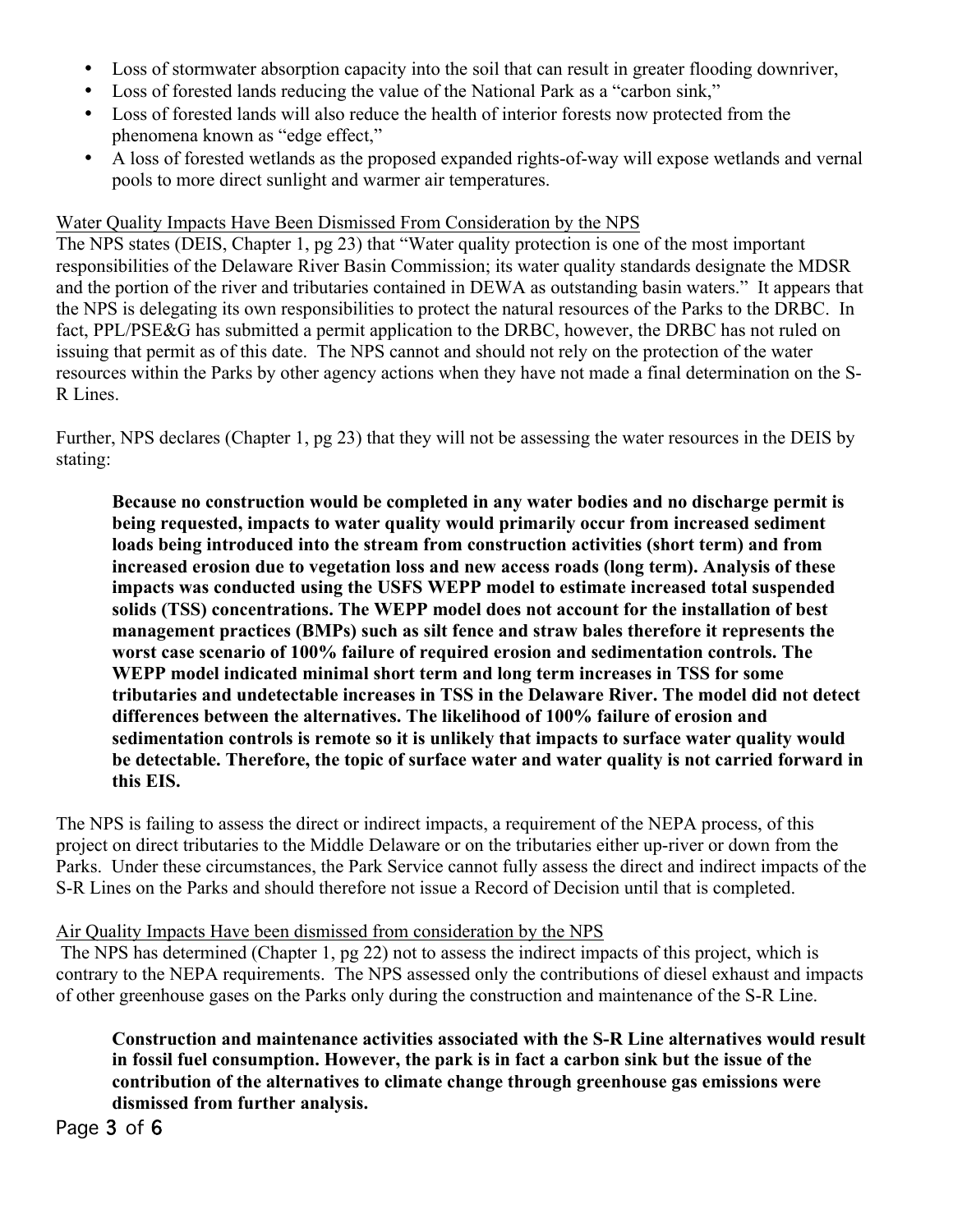The NPS is ignoring the known source of energy generation of electricity (coal-fired power plants) that will be transported by the S-R Line. The NPS must consider the indirect impacts of that known, foreseeable pollution source on the Parks. The atmospheric deposition of the air-borne pollutants from coal-fired power plants to the west of the Parks is a well-documented source of contaminants to the Parks and must be assessed in the indirect impacts.

The Park further declares that it will not assess air or water quality impacts since there are already stressors on the air and water resources of the Parks and those adverse impacts will not differ based on the Alternative chosen. This position is contrary to the NPS's mission to protect the resources of the Park. As such, the NPS must fully assess and report what the direct and indirect impacts will be on the air quality of the S-R Line project.

Moreover, the Parks acknowledges (Chapter 1, pg 22) that the Park's ecosystems are under pressure from conditions other than that of climate change, including habitat loss and degradation, development, pollution, toxic chemicals overfishing, invasive species, pests, disease outbreaks, habitat fragmentation, and wildfires.

**Climate change may contribute to the adverse impacts on natural resources expected from the proposed S-R Line. However, these adverse impacts are not expected to increase the intensity of the impacts identified for the alternatives and impacts from climate change are also similar across all action alternatives. In addition, ecosystems are currently under pressure from a number of stressors in addition to climate change, including habitat loss and degradation, development, pollution, toxic chemicals, overfishing, invasive species, pests, disease outbreaks, habitat fragmentation, and wildfires (NABCI 2010, 44). Due to these reasons and the impossibility of predicting the severity of future climate change or its impacts with certainty, this topic was dismissed from further consideration.**

It is absolutely wrong and contrary to its obligation to the NEPA process (and the American people) for the National Parks Service to declare that because these adverse impacts are "impossible to predict" that they don't have to comprehensively assess the direct and indirect adverse impacts to the fullest extent possible. "Dismiss(ing) (these adverse impacts) from further consideration should not be acceptable to the NPS.

### NPS Identified Potential Data Gaps in EIS

We submit as part of our comment the attached 15-page National Park Service report entitled *Data Gaps Identified for the Susquehanna to Roseland Transmission Line Proposal and Right-of-Way Request Environmental Impact Statement*, dated January 2010. This report identifies many areas where further data and documentation was determined to be missing and/or lacking. Issues include, but not limited to, Air Quality (pg 2), EMFs (pg 4), Water Quality (pg 5), and Vegetation ground cover disturbance (pg 6) and Landscape Connectivity (pg 6). We acknowledge that this report is from 2010 and these data gaps may have already been filled, however, we will take this opportunity to have the NPS determine if each and every one of these missing data have been obtained and are now thoroughly addressed as part of the DEIS.

## Mitigation offer cannot mitigate damages done to Parks and provides not assurances that they too will not become sites of future utility lines

The Susquehanna Roseland \$30 million mitigation offer that PSE&G/PP&L are proposing to build this massive project is being pitched as a way to "create a half-million acres of contiguous lands" for the National Park. But this promise cannot be used to excuse the sacrifice of the parks and scenic quality they are demanding in exchange. The Delaware Water Gap National Recreation Area, the Middle Delaware Wild and Scenic River and the Appalachian National Scenic Trail are all protected by a long list of

Page 4 of 6

.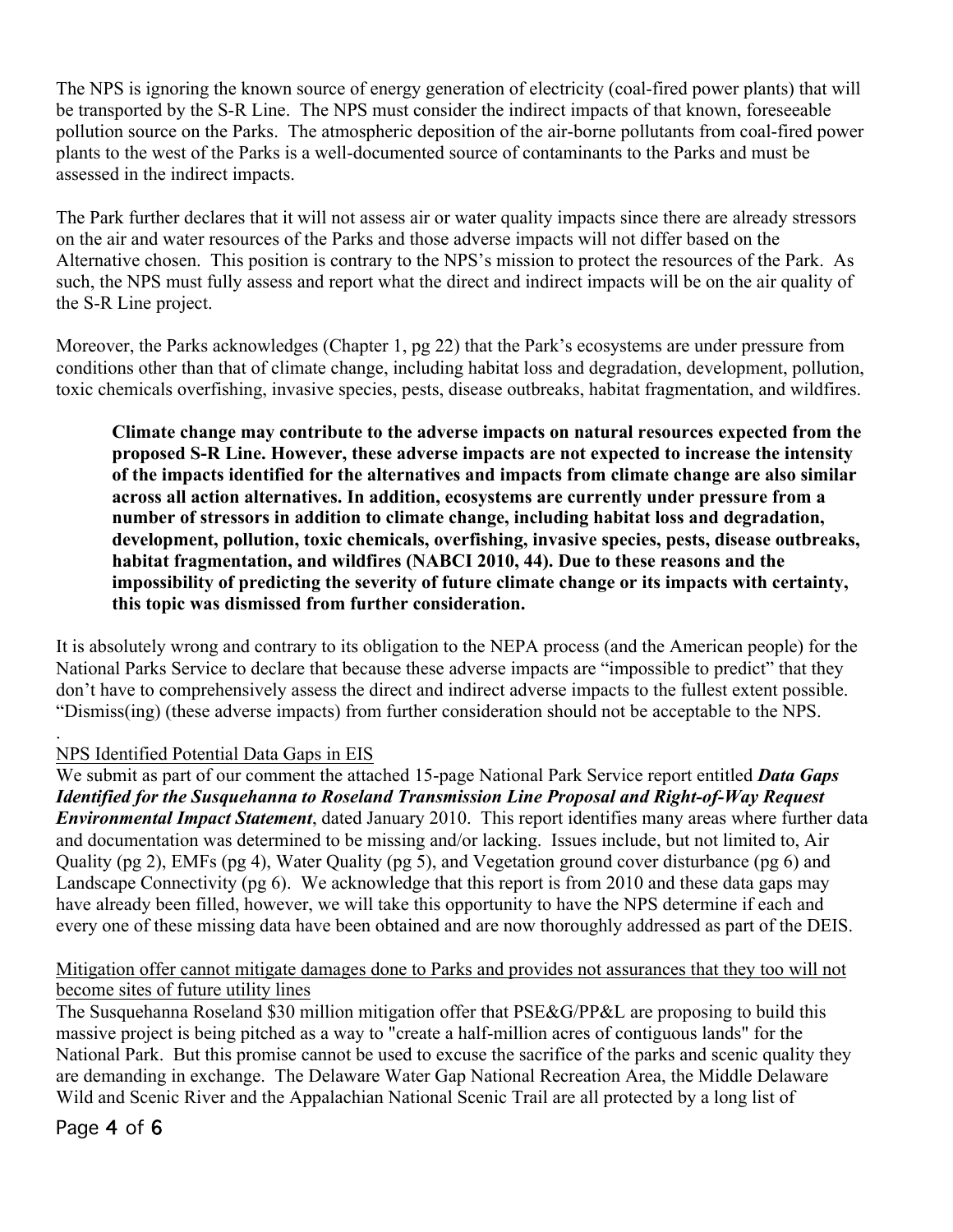legislative acts and regulations. But if they can be irreparably damaged to serve private interests today, then the very same can happen to the promised new lands in the future for yet more powerlines or gas pipelines.

The new power lines will tower 50 feet above the trees and be visible from Lake Wallenpaupack to Shawnee Mountain. They cut through the middle of the Poconos where 22.6 million people come and spend \$1.2 billion dollars annually. **The scenic beauty of the region IS the attraction**. How many vacationers and jobs will go elsewhere because now, instead of dining or viewing fall foliage in a scenic river valley, those Pocono guests are looking at transmission lines as far as the eye can see?

The S-R Lines have negative environmental and public health impacts and substantial economic impacts, entirely shouldered by us, the rate payers. Yet the economic impact to the utility is quite different – a profit margin of over 11% guaranteed by law. Don't think for a minute that they are begrudgingly spending this money on our behalf. Rather, we are being forced to spend a great deal of our money on a project we don't need that destroys our parks. The S-R Lines should not be built and no amount of new open space will mitigate the damage done.

### **National Park Service's Centennial Vision**

The National Park Service is preparing to celebrate its 100<sup>th</sup> anniversary. In preparation the NPS engaged its parks to develop a "vision statement" of how each park would continue to strive to serve the American people through the responsible stewardship of the public lands under their jurisdiction. The NPS's intent was and is to have "America invite the world to discover the meaning of national parks to their lives and inspires people to both experience and become devoted to these special places."

In response to this federal planning effort, Superintendant John Donahue and his DWGNRA staff wrote: a vision statement entitled *The Future of America's National Parks, First Annual Centennial Strategy for the Delaware Water Gap National Recreation Area*.

The stated goal in that Vision Statement is "Delaware Water Gap National Recreation Area (DEWA) exists to provide outdoor recreation opportunities **while conserving the natural, cultural and scenic resources of the park** (emphasis added)**.** In so doing, we work cooperatively with surrounding communities and the public to achieve the conservation goals of the Delaware River region."

"We (DWGNRA) will provide sustainable climate- and user-friendly infrastructure, assuring minimal impact on the park's natural and cultural resources, and will eliminate facilities not complementary to the mission."

The sighting and construction of the S-R Project in the DWGNRA and the assorted power lines that will connect to it that impact other NPS lands (Appalachian National Scenic Trail-Virginia and Harpers Ferry National Historical Park) is in total and opposite contrast to the NPS's and the DWGNRA's Centennial Strategy Imitative. As such, the NPS should deny the Applicant's permit request as it contradicts the stated purpose of the Park and is not consistent to the stated intent of the DWGNRA.

In conclusion, the DEIS makes clear that the Park Service has not been able to identify an acceptable alternative route. Under these circumstances, the Park Service can and must issue a Record of Decision ("ROD") selecting the environmentally preferred "no action" alternative.

Thank you for this opportunity to provide comment. Should you have any questions, please contact me at any of the numbers or email below.

Page 5 of 6